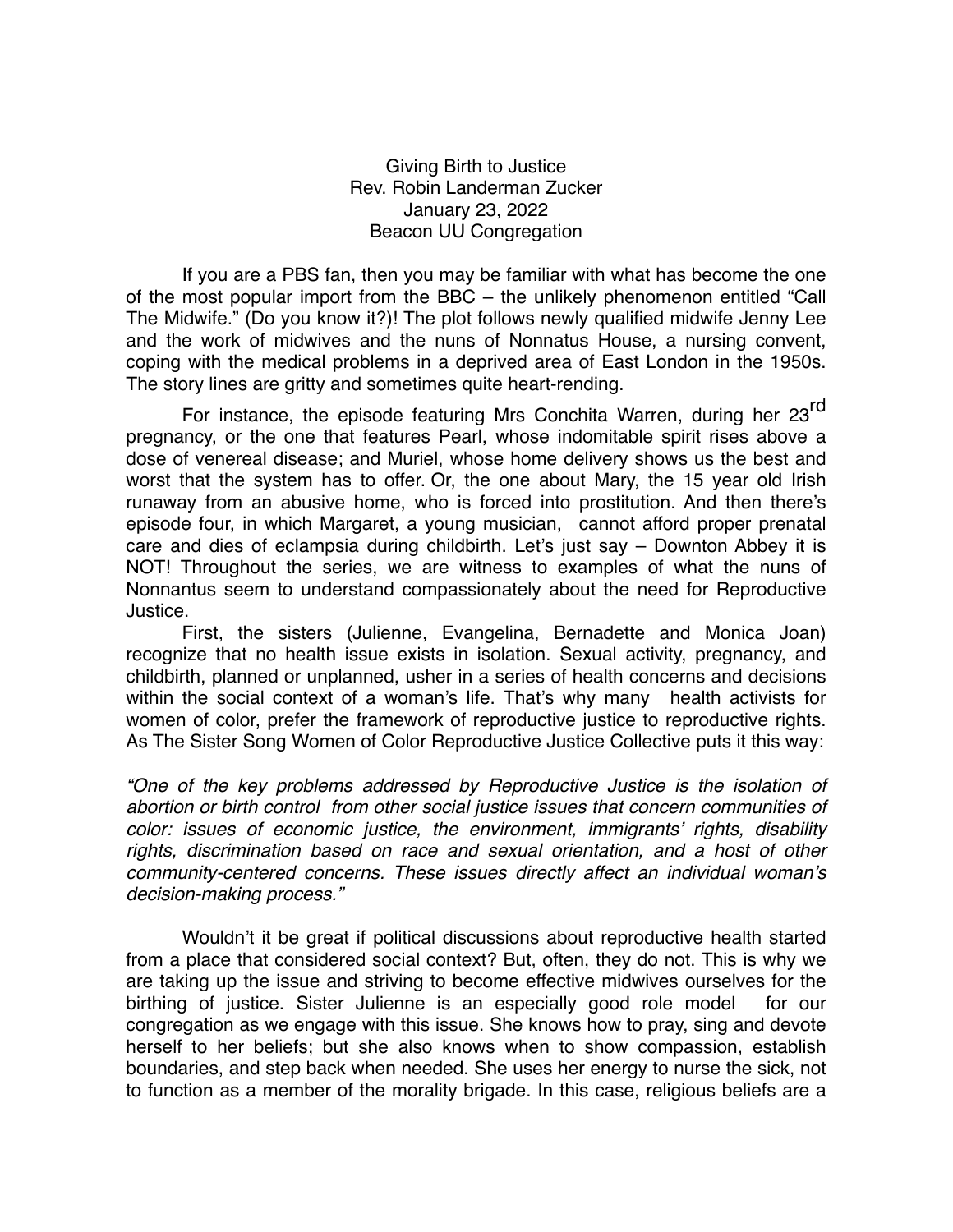foundation for action rather than rhetoric.

Call The Midwife touches on accurate sexual education, voluntary choice in family formation, and even addresses the right to find and choose your own life partner, a commonly unacknowledged reproductive right. Think about it – do you feel privileged because you can choose how many children to have or not have, or whether to marry or not marry?

If you were a woman without the ability to make these choices (someone like Conchita Warren, with her 22 previous pregnancies and no autonomy over her body) you'd be likely to think so. Martin Luther King himself had remarked that of all the forms of inequality, injustice in health care is the most shocking and inhumane.We may be in Flagstaff (circa 2022 and in a liberal church) and not the London of the 1950's (in a Catholic convent) , but these issues ring true, nonetheless, and inform our need to organize for what we believe in as activists and agents of change.

I studied community organizing in graduate school, and remember reading Taylor Branch's Parting the Waters, a chronicle of America during the years of Martin Luther King and the Civil Rights Movement. I recall being inspired by a palpable realization of what people – flawed, funny, angry, compassionate humans, can do when we organize.

One thing I've learned about the Civil Rights movement, germane to our topic this morning, is that much of the organizing that occurred then had more to do with women and poor people and even gay people than most tellings of the history. Likewise, reproductive justice is not merely a women's issue..it is a human issue that calls us all, male, female, or non-binary, gay and straight, young and old, to action together.

What we cannot know alone – that we are not the only one who feels powerless - we can know in community; What we cannot do alone, such as ask for proper medical care, we can dare to demand within community; What we cannot overcome alone, such as systemic racism or infringement on reproductive choice, we can challenge as a community of conscience. Marge Piercy, a noted early feminist provides a rallying cry for solidarity in her poem The Low Road – Alone, you can fight, you can refuse, but they roll over you; two people can keep each other sane, three people are a delegation, a wedge; with four, you can start an organization; with six, eat pie with no seconds, a dozen make a demonstration, a hundred fill a hall, a thousand have solidarity, ten million your own country.

We are not ten million here at Beacon, we're around 100, all told with our friends included. We are able to fill this Sanctuary, we have our own newsletter, we hold fundraising events and eat pie. As active members of the Social Justice Allies we engage in important social issues in our city, as participants in UU Justice Arizona, we press policy makers to implement laws that are just and humane. Did you know members of our congregation have traveled to Phoenix to witness for our values?

According to research I've conducted this past week on the issue of reproductive justice, the religious right has had many years to polish their rhetoric about topics such as sex education and abortion, and a liberal voice (especially the voice and presence of liberal clergy) is needed to correct false information and to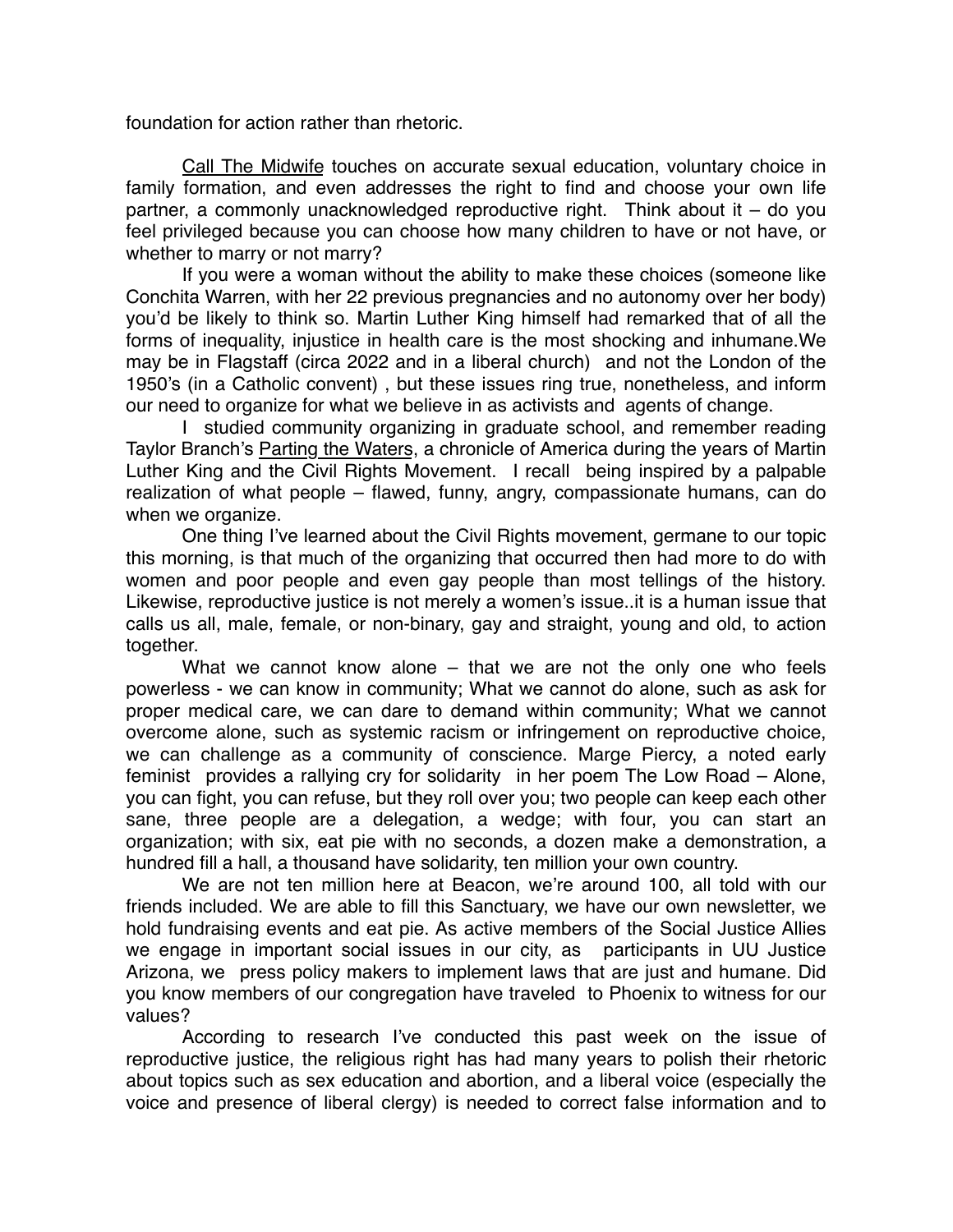offer an counter-perspective.

Liz Perkins, a member at First Unitarian in Pittsburgh and part of the Women's Law Project, tells me they are hoping to have impact on a proposed bill banning abortion coverage within the Affordable Care Act. Their goal is to help legislators understand this issue as one of a woman's overall health, not just abortion

 Another important issue is the welfare family cap bill, which punishes poor women for having more children by not giving them an increase in cash assistance when a new child is born; that is, unless the pregnancy is the result of a "legitimate" rape. Just the phrase "legitimate rape" speaks volumes about the realities and challenges of reproductive justice, and the powerless women can feel.

In some states now (Texas, most prominently) Abortion is nearly impossible to obtain, it is legal to report someone whom you suspect of having an abortion or even, a miscarriage. Women travel 100s of miles to Kansas or Oklahoma for reproductive services. As we know, Planned Parenthood has been under attack from the far right and their buildings are under armed guard.

As I've been learning more about these challenges and realities, one of the more shocking practices I've encountered is the shackling of pregnant inmates during labor. 33 states still allow this practice, although I cannot imagine any woman having the wherewithal to flee between contractions.

In my view, it is barbaric and an appalling abuse of power. Back in 2009, the NYT recounted the dehumanizing experience of Ms Tina Torres, a Puerto Rican woman, who spent over 17 hours shackled during labor. Torres says, "I could never have prepared myself for that. Even animals in captivity don't have to give birth in chains."

Not unlike the midwives of London's fictional Nonantus House, Torres was attended by Danielle Williams, one of three trained doulas (or birth facilitators) who staff MOMmoble, a groundbreaking program that assists disadvantaged women, incarcerated women, abused women, any woman who needs them in order to safely give birth. Some states have passed "Healthy Birth for Incarcerated Women Acts" which ban this practice. However, the law is not absolute and continues to permit shackling in early stages of pregnancy. It further requires some transparency in the form of reporting cases of shackling and why it was enforced. The thing about legislation is that even though the law has changed, bringing about full implementation of the law takes time, and organizations and activists to act as watchdogs and continue to persuade legislators to exert pressure and effect lasting change.

This year, SCOTUS will decide a case that could determine Roe's future. They will hear a number of challenges. The Women's Health Protection Act is our best chance to codify Roe and expand abortion access before it's too late, but it's stuck in the Senate. At the state level, here in Arizona, all three branches of government are anti-choice. Abortions are outlawed after 20 weeks, with few exceptions. Abortion providers must comply with uniquely restrictive guidelines with severe penalties for breaking them. Arizona allows unannounced inspections of abortion clinics, Doctors must have admitting privileges to a hospital within 30 miles but the hospital does not need to grant access. Scary prospect in an emergency, isn't it? There are so many provisions to the state law that it goes on for pages.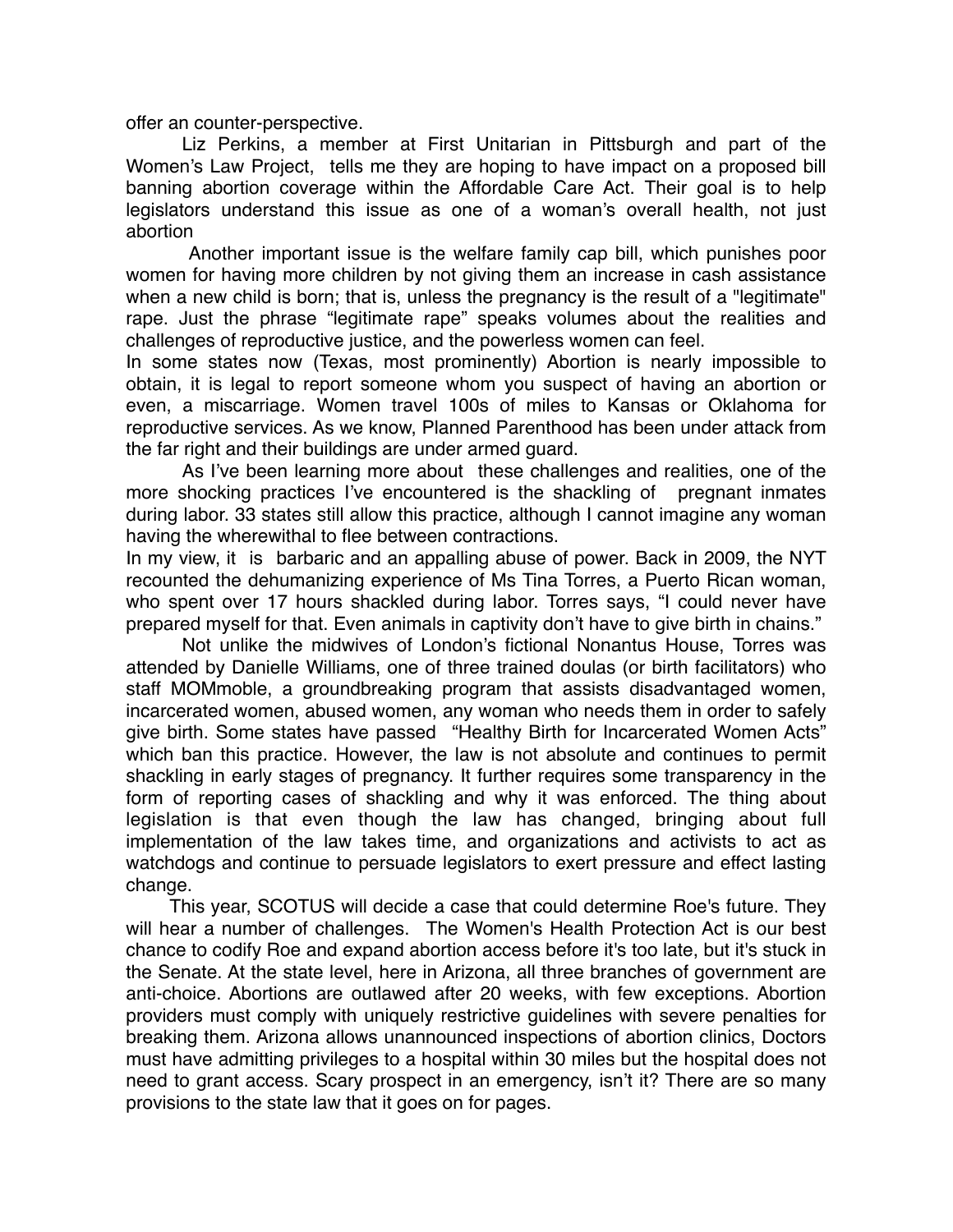I'm asking you this morning to join the midwife brigade on the issue of reproductive justice. Not just to take giant steps to change the world out there, but also to walk together to change the world right here – within our community.

The Reverend Jeffrey Krehbiel, a veteran organizer in communities of faith in Washington, DC is bold enough to state that "Community organizing offers the best hope not only for the renewal of American democracy, but for the renewal of the church itself." Organizing for change within a congregation, he tells us, can impact membership growth and stewardship by giving members a sense of purpose in society.

And in a relationally-based organizing culture, instead of just hoping for change or expecting to be told what needs to be changed, we intentionally give birth to justice by building connections both within our church family *and* outside of our comfort zones. The venerable Buddhist teacher, Thich Nhat Han, who died Friday at age 95 says something so simple but true – "Our actions are our only true belongings."

Action will involve some labor pains. [The Rev. Joe Cherry writes that] "If we have any hope of transforming the world and changing ourselves, we must be bold enough to step into our discomfort, brave enough to be clumsy there, and loving enough to forgive ourselves and others."

As Marge Piercy reminds us:

It goes on one at a time,

It starts when you care

to act, it starts when you do

it again after they said no,

it starts when you say We

and know who you mean,

and each day you mean one more.

I'm not asking for giant steps from you. I'm asking that we channel the spirit of Sister Julienne from the East End of London to the East Side of Flagstaff; that we take one courageous and compassionate step, and be the "one more" by joining with other UUs, interfaith allies, with legislators, and with organizations like Planned Parenthood and NARAL ProChoice America on the Jericho Road to reproductive justice.